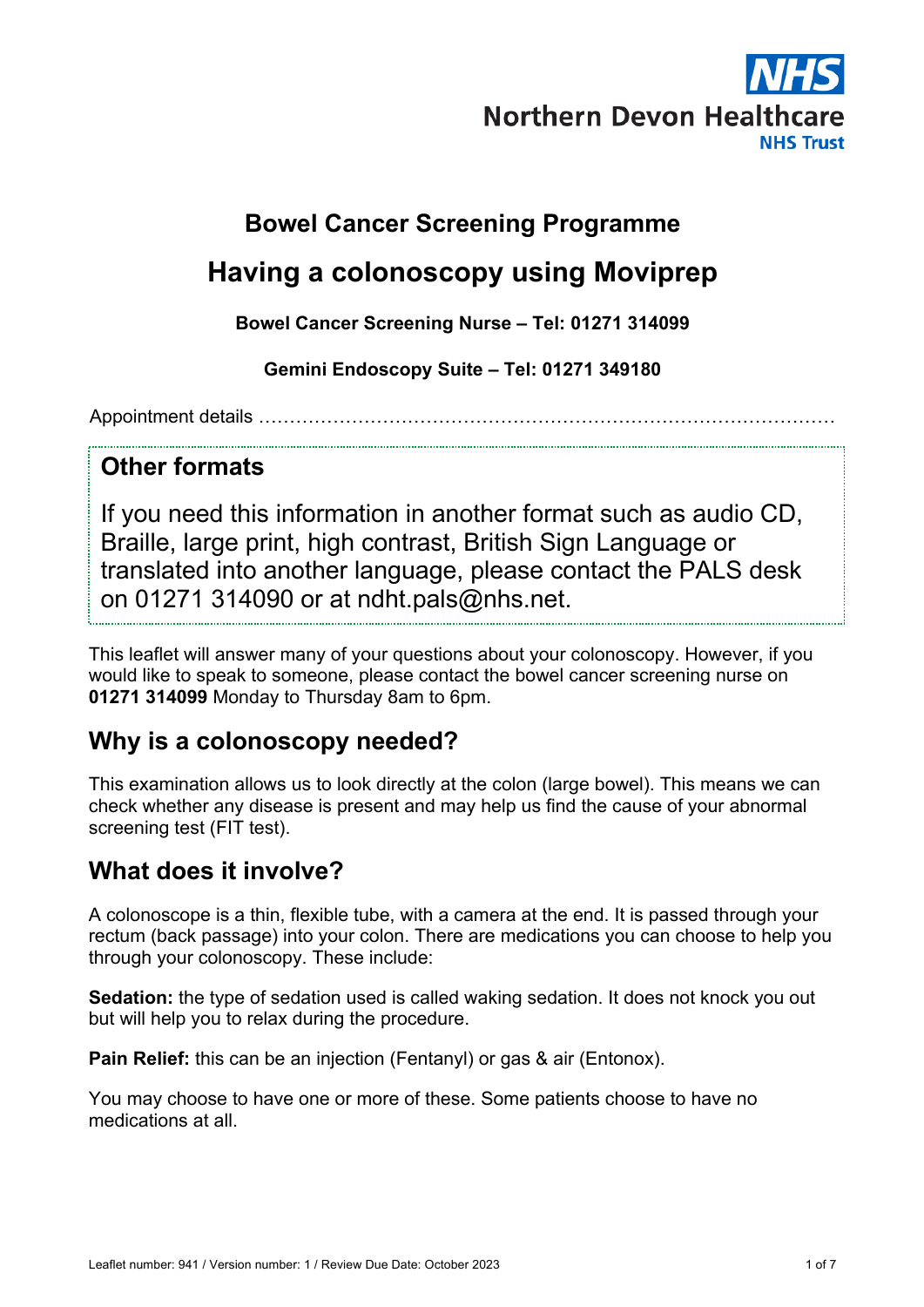

Sometimes a small amount of tissue may need to be taken from a particular area for further examination in the laboratory. This can be in the form of biopsy or polypectomy. Tissue is removed using tiny forceps or thin metal wire passed through the colonoscope. This is usually painless. However, you may feel a tugging sensation. During the test, photographs of you bowel may be taken.

## **How to find us**

The Gemini Endoscopy Suite is located on Level 0 at the North Devon District Hospital in Barnstaple.

Once entering the hospital grounds, take the first turning right passing the Seamoor Unit with the living roof. Take the next left and follow the sign to the 'Endoscopy Suite drop-off point' and then on foot, follow the signs to the Endoscopy Suite. Go through the blue door and the entrance to the Gemini Endoscopy Suite is directly opposite.

## **Special preparations**

If you are on medication to thin your blood, for example **Warfarin**, **Acenocoumarol**, **Phenindione** or **Clopidogrel**, **Dipyridamole**, **Prasugrel**, **Tricagrelor** or **Rivaroxaban**, **Apixaban**, **Edoxaban**, **Dabigatran** and this has not been discussed at your clinic appointment, please contact the Bowel Cancer Screening Nurses on **01271 314099**. You will have written instructions when to restart your medication after your procedure.

If you are a diabetic on medication (insulin or tablets), you may need to adjust your dose. For advice, please contact the Diabetic Liaison Nurse on 01271 322726.

## **Please follow these steps to prepare for your colonoscopy**

Moviprep is given prior to colonoscopy to ensure the bowel is empty and allow complete investigation. When taking Moviprep some intestinal cramping is normal. If you feel clammy, faint or vomit, please stop taking the preparation and call the Bowel Cancer Screening Nurses or the Endoscopy Suite within office hours. Out of hours, please call your GP for advice.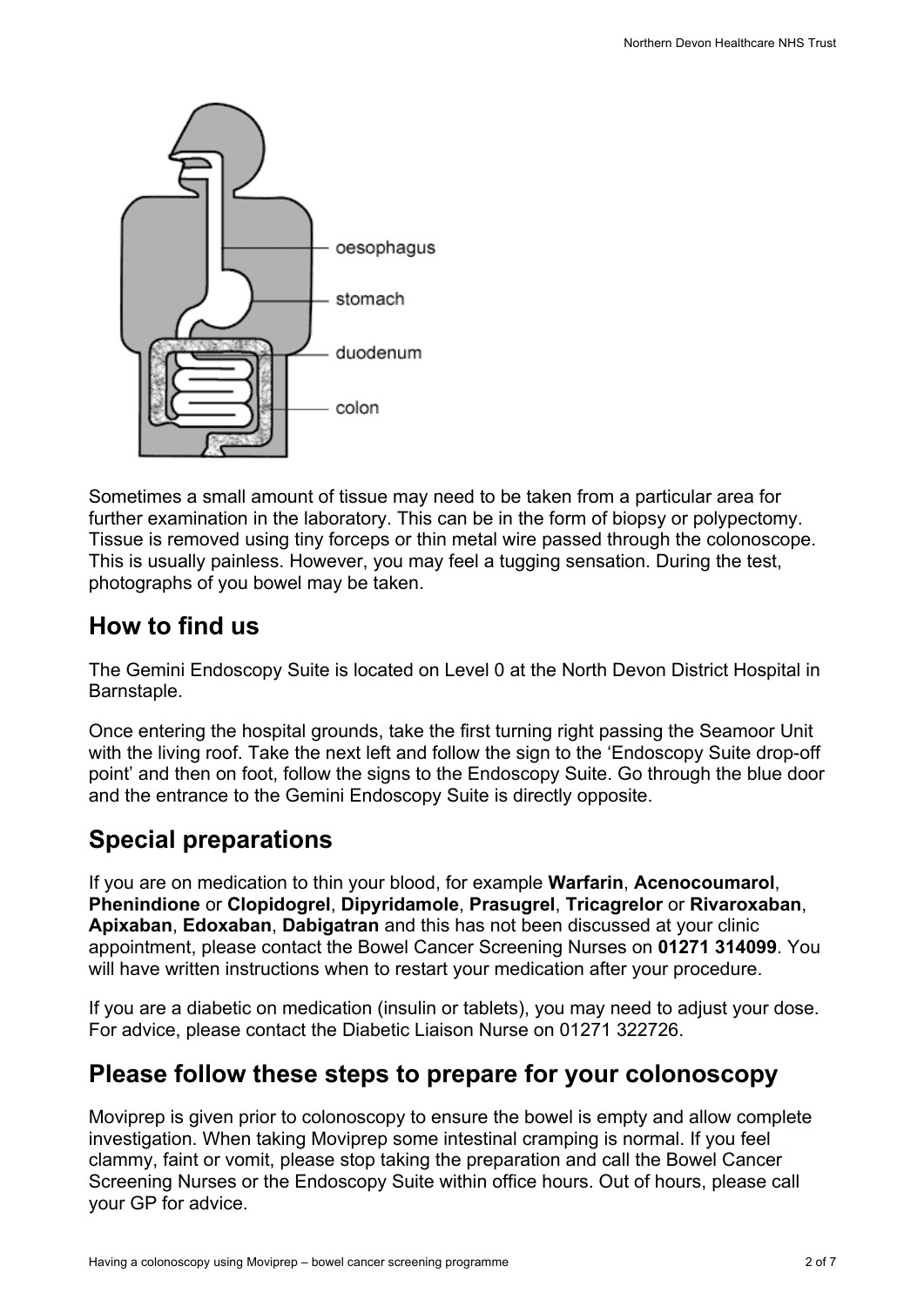# **Five days before colonoscopy**

#### **Please avoid granary or multiseeded bread and crisp breads, also any cereals containing seeds eg: muesli, granola.**

If you take iron tablets or medications to control diarrhoea, please stop taking them until after your colonoscopy. You should continue to take any other medications, including laxatives.

If you are feeling at all constipated, consider taking an over-the-counter medication such as Senna up to five days prior to your colonoscopy to maximise the efficacy of the Moviprep bowel cleansing solution.

## **Four days before colonoscopy**

Please follow the 'Low Residue Diet' sheet for 3 full days, until you are asked to stop eating.

### **One day before colonoscopy, taking your bowel prep**

#### **If you have a morning appointment:**

Have a light breakfast **before 9am** and then STOP EATING solid food until after your colonoscopy procedure. You will still need to drink clear fluids from the permitted list (see page 4).

Make up the first litre of Moviprep (sachet A and B) at **5pm** and drink it over 1-2 hours. Drink an additional 500ml – 1000ml of clear fluids. Have a rest for 2 hours. Anytime between **8-9pm** make up your second litre of Moviprep (sachet A and B) and drink it over 1-2 hours. Drink an additional 500ml – 1000ml of clear fluids. Remain on clear fluids overnight.

#### **On the day of your procedure**

Only have clear fluids and then stop drinking after ……………………………………………...

#### **If you have an afternoon appointment:**

Have a light lunch **before 1pm** and then STOP EATING solid food until after your colonoscopy procedure. You will still need to drink clear fluids from the permitted list (see page 4).

Make up your first litre of Moviprep (sachet A and B) at **7pm** and drink it over the next 1-2 hours. Drink an additional 500ml – 1000ml of clear fluids. Remain on clear fluids overnight.

#### **On the day of your procedure**

The **following morning on your day of your examination**: remember do not eat anything. At **6am** make up and drink your second litre of Moviprep (sachet A and B) and drink it over 1-2 hours. Drink an additional 500ml – 1000ml of clear fluids.

Stay on clear fluids throughout the morning and then stop drinking after ..........................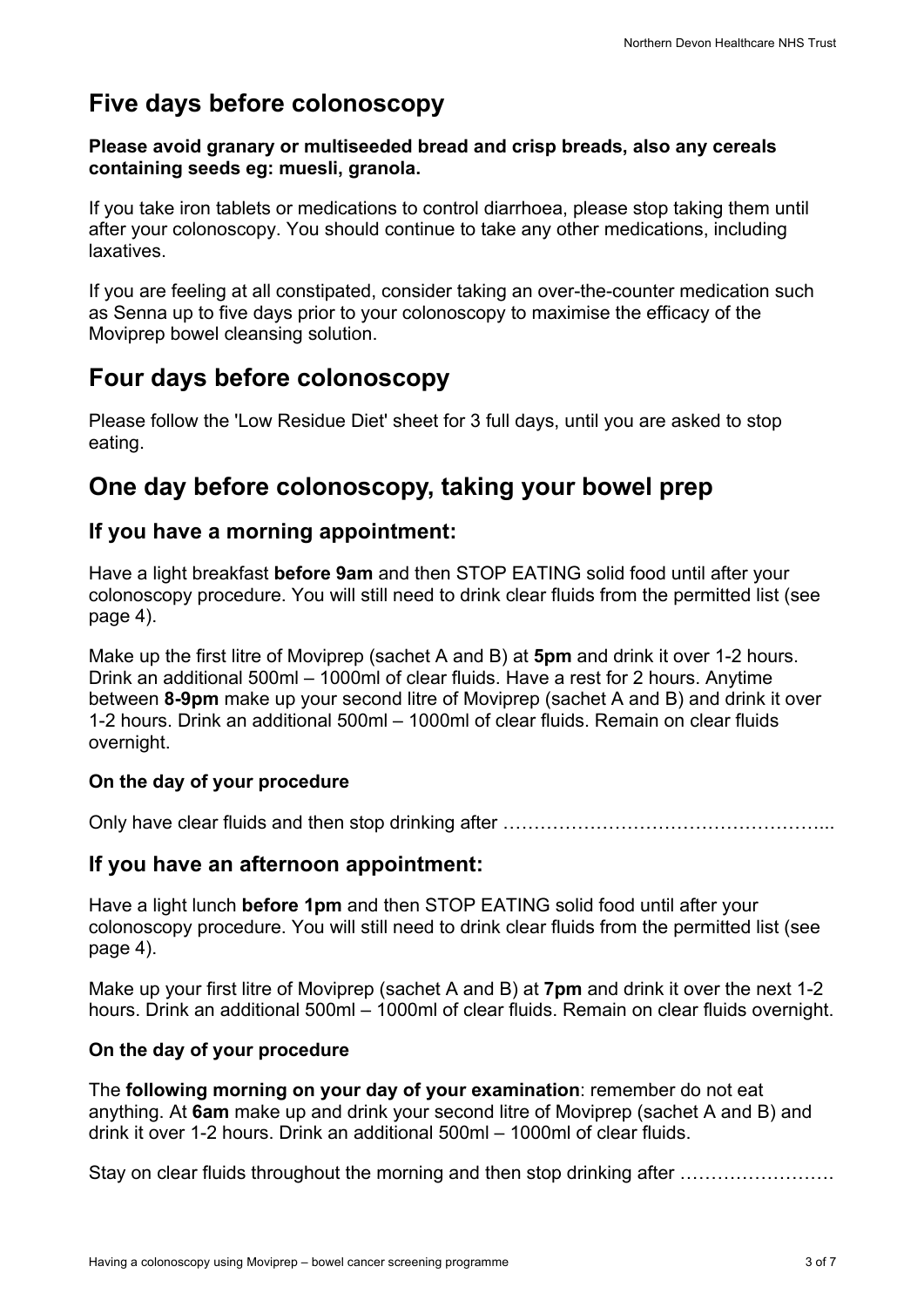# **Permitted clear fluids**

It is important to drink plenty of clear fluids up until the time specified above. Drinks might include:

- All types of water
- Lucozade & any other sports drinks
- Tea & coffee (**no milk**), fruit & herbal teas
- Fizzy drinks, eg. Coke, ginger beer, tonic water etc
- Clear fruit juice, apple, cranberry, red/white grape juice (**not orange juice**)
- Fruit squashes (**not blackcurrant**)
- Hot honey & lemon
- Oxo, Marmite, Bovril
- Consommé/clear soup

You can also have:

• Any sugar-based sweets, eg. Jelly babies, fruit pastels, wine gums, Polos, dextrose tablets (not red sweets)

#### **Instructions for taking Moviprep**

- 1. Empty the contents of sachet A and B into a 1 litre  $(1 \frac{3}{4}$  pints) jug.
- 2. Add water into the jug up to the 1 litre mark and stir until the powder has dissolved and the Moviprep solution is clear or only slightly hazy. This can take up to 5 minutes.
- 3. You may flavour the Moviprep with squash if you wish.
- 4. Drink one glassful (¼ pint or ½ pint) of Moviprep about every fifteen minutes until you have drunk it all. Drink it over 1-2 hours.
- 5. It is important that you drink an additional 500mls 1000ml of permitted fluids after each litre of Moviprep.
- 6. Make up and take the next sachets in the same way.
- 7. After drinking Moviprep you will have lots of watery bowel movements so stay near a toilet.
- 8. The effects of the bowel prep may give you a sore bottom. To help prevent this, use a barrier cream such as Sudocream, zinc and castor oil, or any type of nappy cream. Apply the cream to the appropriate area before starting the bowel prep. Use moist toilet / baby wipes to clean with. These can also be stored in the fridge to provide a soothing effect if soreness occurs.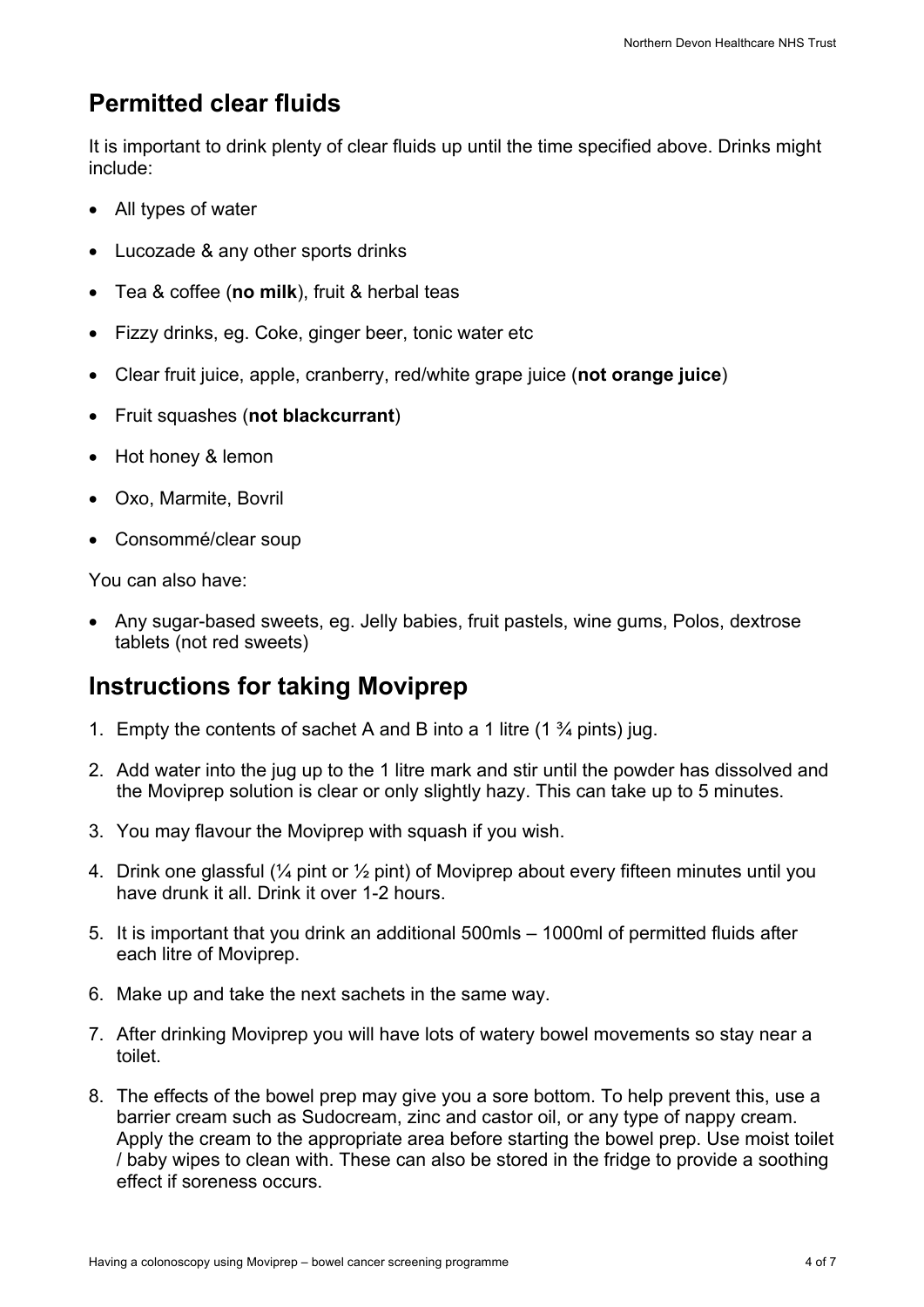# **Possible side-effects of preparations**

When taking these preparations, feeling sick, fullness in your stomach, bloating and some intestinal cramping may be experienced. If any of the side-effects become serious, contact the Gemini Endoscopy Suite on **01271 349180**, the Bowel Cancer Screening Nurse on **01271 314099** or ring your GP for advice.

**PLEASE NOTE:** Do not take any other medicine by mouth within one hour of taking Moviprep, as it will probably be flushed out before it has time to work.

# **What to bring**

Please bring:

- Consent form ( if given at pre-assessment )
- Dressing gown and slippers
- A list of or any tablets or medicines you are taking
- Your reading glasses

Please do not wear jewellery, make-up or nail varnish for this appointment.

Do not bring any valuables with you, as we cannot take responsibility for any losses.

### **What will happen during the test?**

You will be asked to lie on your left side on the trolley and made as comfortable as possible. A probe will be placed on your finger and a blood pressure cuff put on your arm. This is to monitor your pulse and blood pressure during the procedure, and is routine. A small plastic tube will be placed in to a vein in your arm or hand. This is used to give you a sedative to make you more relaxed and sleepy.

The doctor will then pass the colonoscope gently into your rectum (back passage) and then proceed on to your colon (large bowel). The examination usually takes about 30-40 minutes.

### **What should I expect after the test?**

After the examination, you will be taken to the recovery area, where you will be able to rest and relax. You will feel the need to pass quite a lot of 'wind' from your bowels. This may last for about 12 hours and is quite normal after this procedure.

If you have had a biopsy taken or polyp removed (small sample of tissue), you may notice a small amount of blood from your rectum (back passage), either on the toilet paper or in the toilet pan.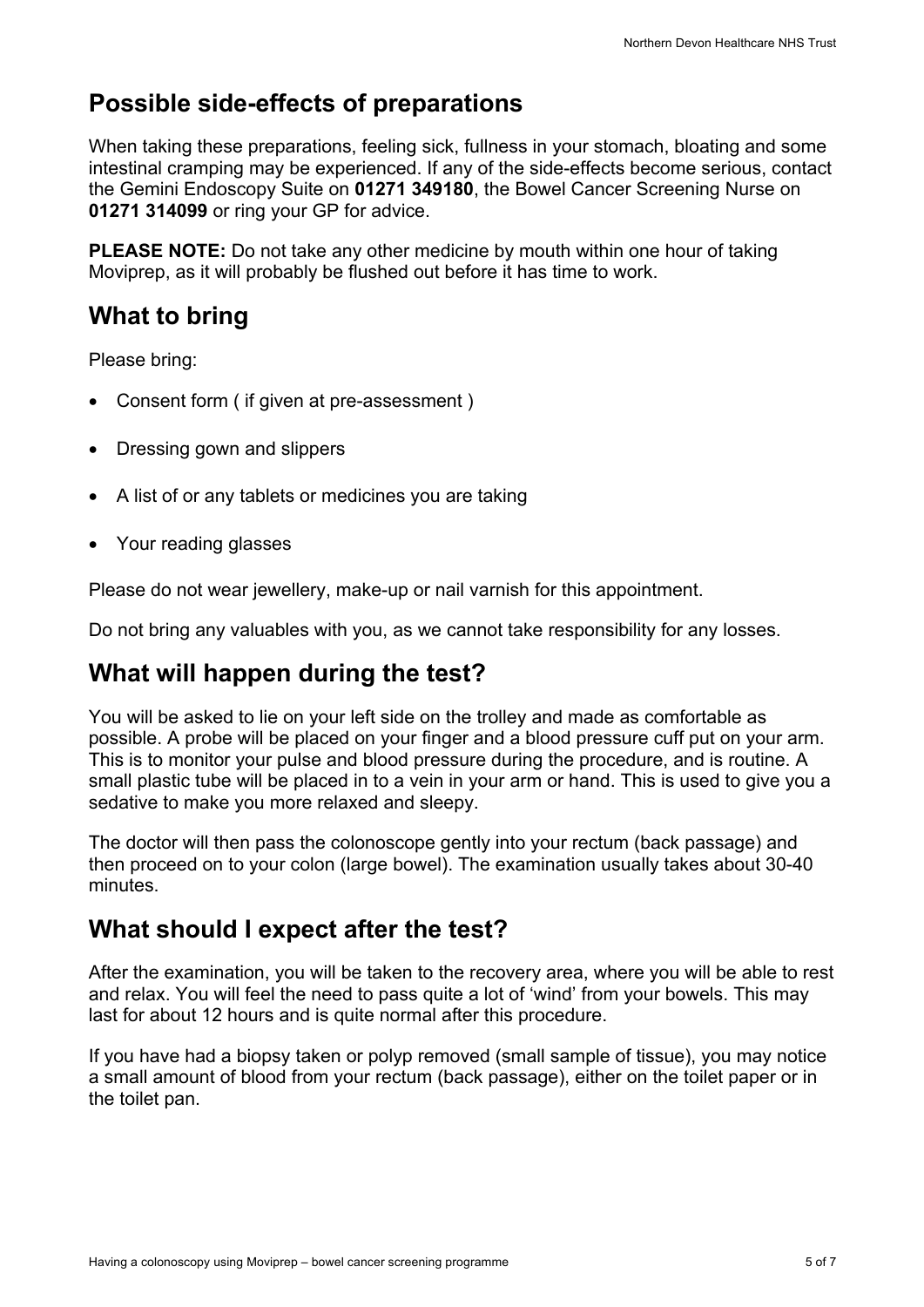## **What are the possible complications?**

A colonoscopy is the most effective way to diagnose bowel polyps or bowel cancer and for most people it is a straightforward procedure. However, as with most medical procedures, there is the possibility of complications. These can include heavy bleeding (about a one in 150 chance) which will need further investigation or medical advice. There is approximately a one in 1,500 chance that the colonoscope could cause a hole (perforation) in the wall of the bowel. In extremely rare cases, colonoscopy may result in death. Current evidence suggests that this may happen in around one in 10,000 cases.

## **When will I be able to go home?**

As you will only have had sedation for this examination, you will be able to go home within about 2½ hours of your appointment time. However, it is imperative that someone comes to pick you up (please **do not** use public transport). You should be accompanied home by a responsible adult who should stay with you for at least 12 hours if you live alone. If this is not possible, then please contact the bowel cancer screening nurse.

Once home, it is important to rest quietly for the rest of the day. You can eat and drink normally. However, you must not drink alcohol, drive, sign legal documents or operate machinery for 24 hours. It is also advisable to take the following day off work.

## **How will I get my results?**

The results of your test will be sent to your GP. If you have had polyps removed or biopsies taken, you will be contacted seven to 10 days later by the bowel cancer screening nurse to discuss your results.

### **Useful telephone numbers**

- Bowel Cancer Screening Nurse 01271 314099
- Gemini Endoscopy Suite 01271 349180

## **Further information**

If you have any queries or concerns about your colonoscopy, please do not hesitate to contact the bowel cancer screening nurse.

### **References**

http://www.cancerscreening.nhs.uk/bowel/

#### **PALS**

The Patient Advice and Liaison Service (PALS) ensures that the NHS listens to patients, relatives, carers and friends, answers questions and resolves concerns as quickly as possible. If you have a query or concern call 01271 314090 or email ndht.pals@nhs.net. You can also visit the PALS and Information Centre in person at North Devon District Hospital, Barnstaple.